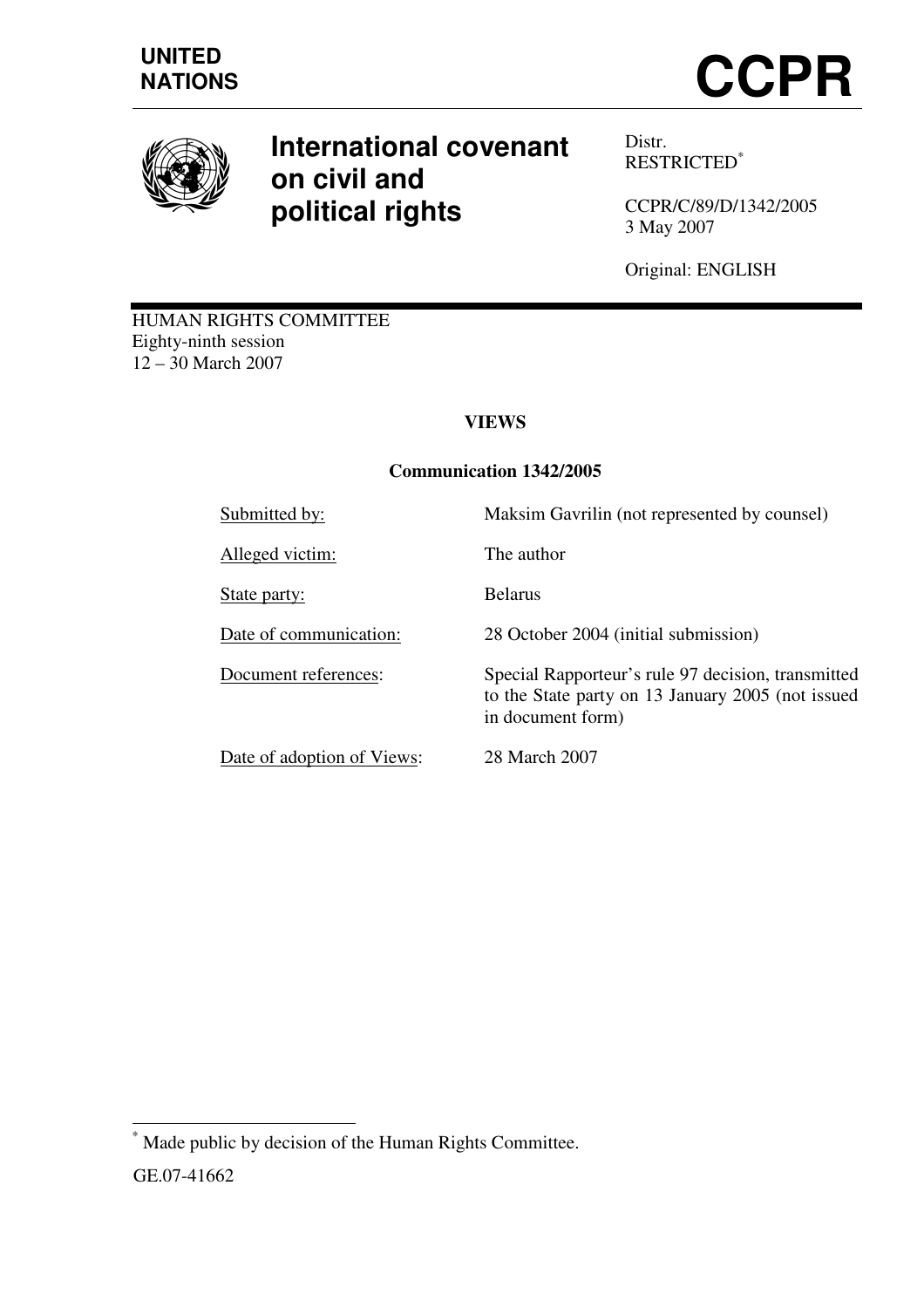*Subject matter:* Retroactive application of criminal law establishing a lighter sentence.

 *Substantive issues:* Imprisonment because of inability to fulfil a contractual obligation; equality before the law; unlawful discrimination; arbitrary arrest; entitlement to take proceedings; fair hearing; subsequent provision for the imposition of a lighter penalty.

 *Procedural issues:* Incompatibility *ratione materiae;* non-substantiation of claim

 *Articles of the Covenant:* 2, paragraphs 1 and 2; 9, paragraphs 1 and 4; 11; 14; 15, paragraph 1; 26

 *Articles of the Optional Protocol:* 2 and 3

 On 28 March 2007 the Human Rights Committee adopted the annexed text as the Committee's Views, under article 5, paragraph 4, of the Optional Protocol in respect of communication No. 1342/2005.

# [ANNEX]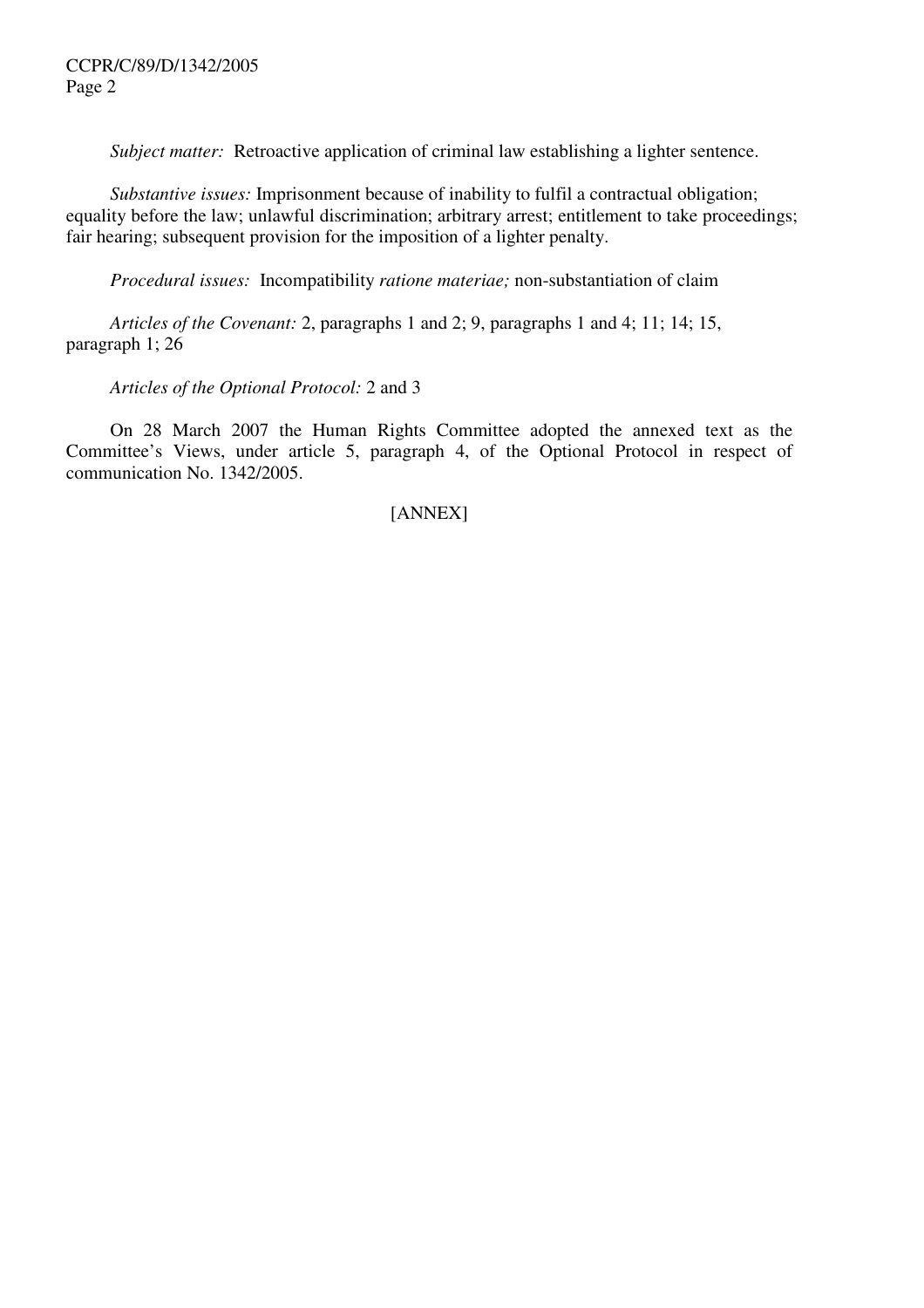#### **ANNEX**

Views of the Human Rights Committee under article 5, paragraph 4, of the Optional Protocol to the International Covenant on Civil and Political rights

Eighty-ninth session

concerning

#### **Communication 1342/2005\*\***

| Submitted by:          | Maksim Gavrilin (not represented by counsel) |
|------------------------|----------------------------------------------|
| Alleged victim:        | The author                                   |
| State party:           | <b>Belarus</b>                               |
| Date of communication: | 28 October 2004 (initial submission)         |

 The Human Rights Committee, established under article 28 of the International Covenant on Civil and Political Rights,

Meeting on 28 March 2007,

 Having concluded its consideration of communication No. 1342/2005, submitted to the Human Rights Committee by Maksim Gavrilin under the Optional Protocol to the International Covenant on Civil and Political Rights,

 Having taken into account all written information made available to it by the author of the communication, and the State party,

Adopts the following:

 $\overline{\phantom{a}}$ 

# **Views under article 5, paragraph 4, of the Optional Protocol**

1. The author of the communication is Maksim Gavrilin, a Belarusian citizen born in 1976, currently imprisoned in Belarus. He claims to be a victim of violations by Belarus<sup>1</sup> of his rights under article 2, paragraphs 1 and 2; article 9, paragraphs 1 and 4; article 11; article 14; article 15, paragraph 1; and article 26 of the International Covenant on Civil and Political Rights. He is not represented.

The following members of the Committee participated in the examination of the present communication: Mr. Abdelfattah Amor, Mr. Prafullachandra Natwarlal Bhagwati, Ms. Christine Chanet, Mr. Yuji Iwasawa, Mr. Edwin Johnson, Mr. Walter Kälin, Mr. Ahmed Tawfik Khalil, Mr. Rajsoomer Lallah, Ms. Iulia Antoanella Motoc, Mr. Michael O'Flaherty, Mr. José Luis Pérez Sanchez-Cerro, Mr. Rafael Rivas Posada, Sir Nigel Rodley and Mr. Ivan Shearer.

<sup>&</sup>lt;sup>1</sup> The Optional Protocol thereto entered into force for the State party on 30 December 1992.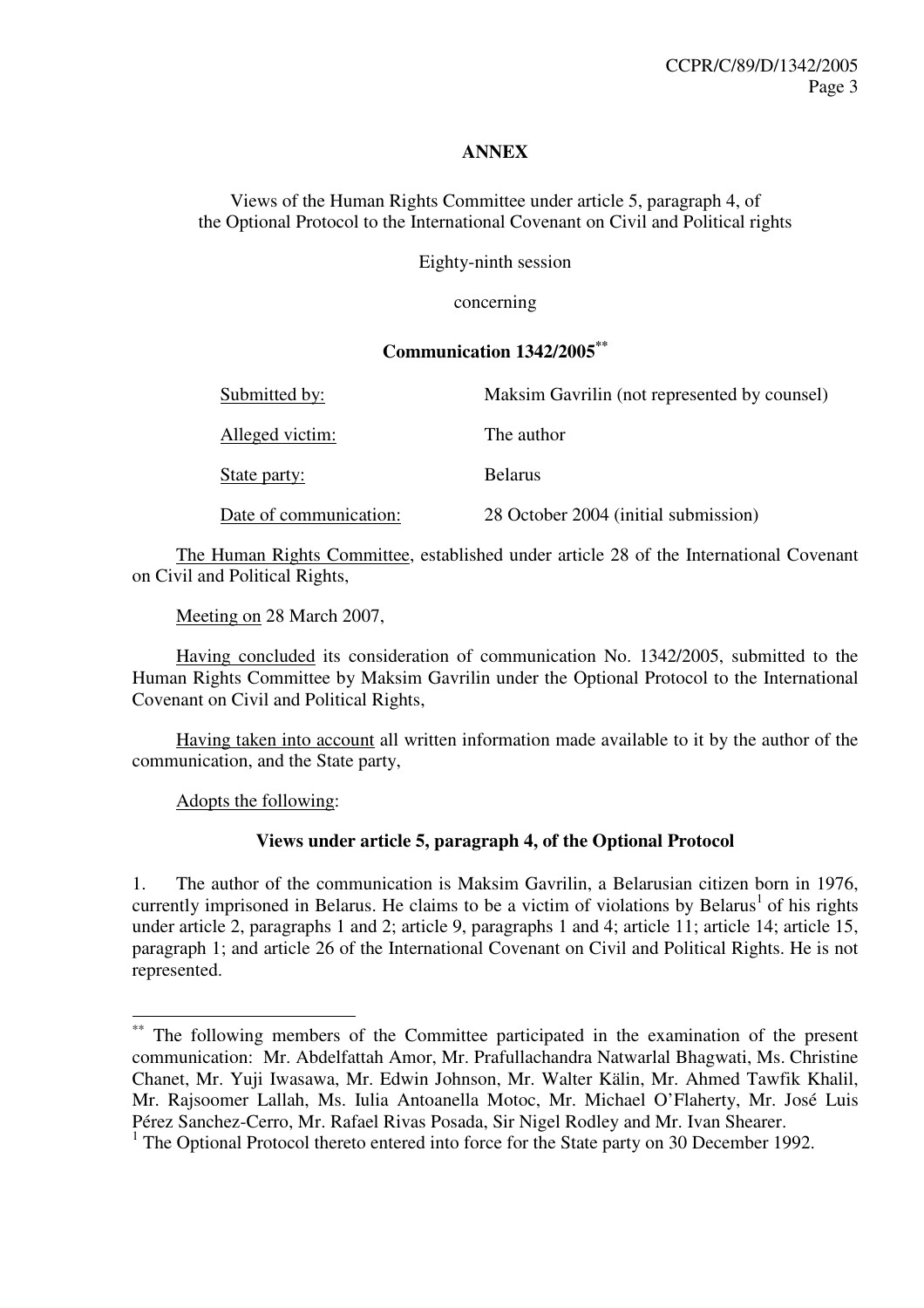#### **The facts as submitted by the author**

2.1 Between January 1996 and April 1997, the author illegally acquired other persons' property, by introducing himself as a real-estate agent and taking deposits for future real-estate transactions. On 25 August 1997, the Frunzensky District Court of Minsk found him guilty of fraud and sentenced him to seven years' imprisonment with confiscation of property (hereinafter, 'first judgment' or 'first conviction') under article 90 (3) of the Belarus Criminal Code of 1960 (hereinafter, 'the old Code'), in force at the time when the crime was committed. The sentencing regime which applied to that offence provided for imprisonment of between five and ten years. He appealed against the first judgment to the Judicial College of the Minsk City Court, requesting it to take into account his personal circumstances and to reduce his sentence, because he had not fulfilled his obligations to repay the deposits because of lack of financial resources, which he spent, and not by deliberate intent. On 24 October 1997, the Judicial College of the Minsk City Court upheld the first judgment.

2.2 In 1999, a new Criminal Code (hereinafter, 'the new Code') came into effect; additional changes to this Code were made by the Law 'On amending and supplementing certain laws of the Republic of Belarus' of 4 January 2003 (hereinafter, 'Law of 4 January 2003'). It established a new prison term regime, which ranged from three to ten years' imprisonment.

2.3 On 3 June 2002, the author was convicted by the Rechitsky District Court of Gomel Region under article 413 (1) of the new Code of having escaped from a prison colony (hereinafter, 'second judgment' or 'second conviction') in the Gomel region, where he served the term of imprisonment under the first judgment, on 1 December 2000. The Rechitsky District Court sentenced him to one year's imprisonment for escape, added the unexpired term of two years, four months and twenty days from the first judgment and cumulatively sentenced the author to two and a half years' imprisonment. The final sentence was handed down on the basis of the old Code, as it set out a scheme for calculating cumulative sentences, which was more favourable to the author.

2.4 On an unspecified date, the author appealed against the second judgment to the Judicial College of the Gomel Regional Court, requesting it to change the legal qualification of his actions from article 413 (1) of the new Code to article 184 (1) of the old Code and to reduce what he considered an excessive sentence. The Rechitsky prosecutor objected to the second judgment on the grounds that the sentence was too light, given the circumstances of the author's escape and the length of his being on the run. By ruling of 5 July 2002, the Judicial College of the Gomel Regional Court modified the legal qualification of his actions to article 184 (1) of the old Code, because at the time of his escape, on 1 December 2000, the new Code had not yet come into effect and both Codes set out the same sanction of up to three year's imprisonment. The court did not follow the prosecutor's objection and retained the earlier term of imprisonment of two and a half years'.

2.5 On 17 March 2003, the author was convicted by the Sovietsky District Court of Minsk under article 209 (3) and article 216 (1) of the new Code on numerous counts of frauds and infliction of pecuniary damage committed by him under his own name and a false name between November 2000 and January 2001 (hereinafter, 'third judgment' or 'third conviction'). The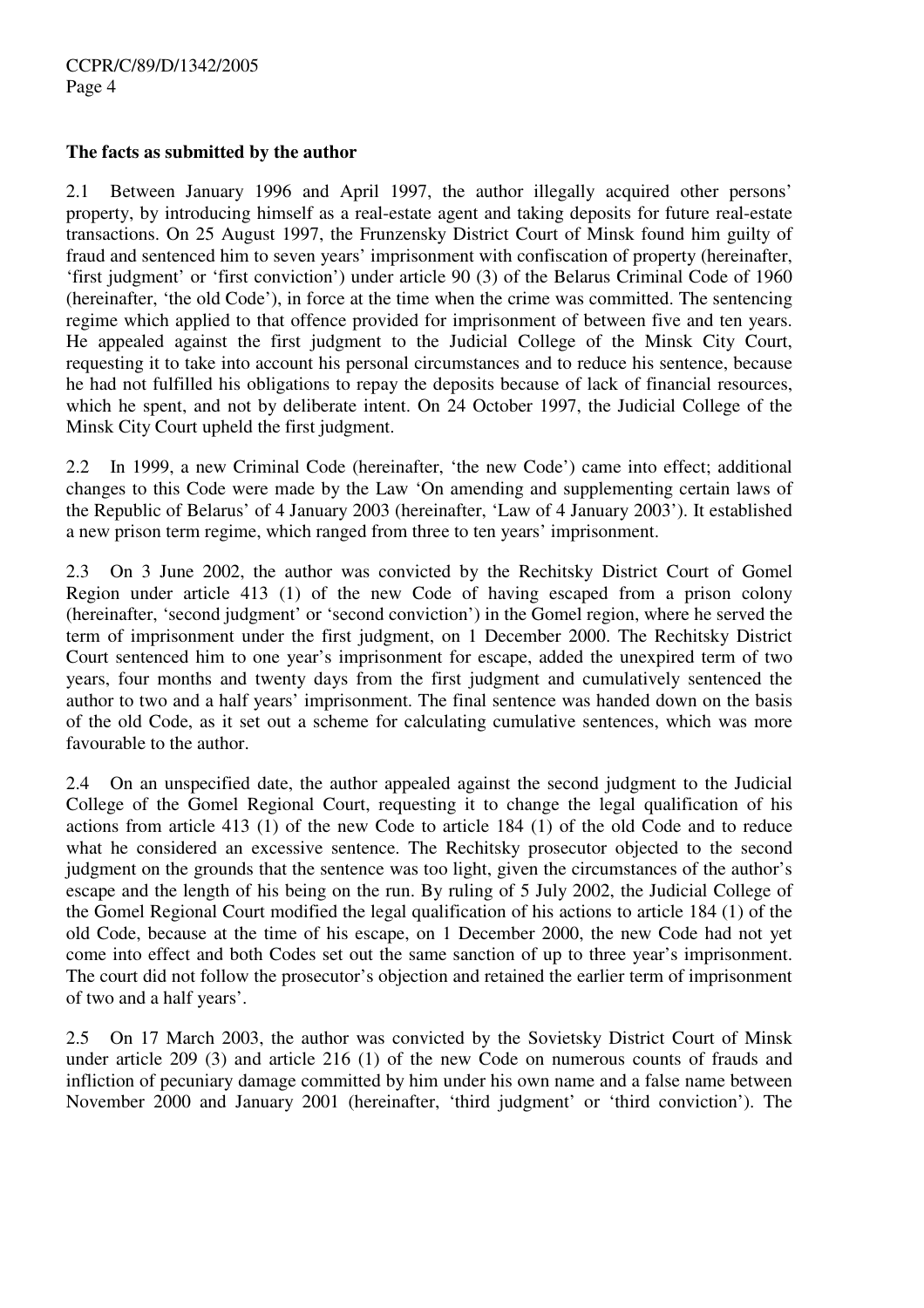Sovietsky District Court of Minsk applied the principle of 'dangerous recidivism'<sup>2</sup> and sentenced him to seven years' imprisonment with confiscation of property for fraud; and to one year and six months' imprisonment for infliction of pecuniary damage. It applied article 72 (3) of the new Code and cumulatively sentenced the author to seven years and three months' imprisonment. Finally, the Sovietsky District Court of Minsk added an unexpired term under the second judgment on the basis of the old Code (which was more beneficial for the author) and handed down a final sentence of seven years and six months' imprisonment.

2.6 One of the counts in the third judgment was related to a fraud that took place in Minsk on 30 November 2000, i.e. the day before the author's escape from prison according to the second judgment. In court the author testified that at the end of September 2000, he left the colonysettlement where he served the sentence under the first judgment without authorization, came to Minsk and resumed his activities as a real-estate agent. Allegedly, he was *de facto* employed as a manager by the real-estate agency "Tisan", although he did not sign a contract. On an unspecified date, one Zagolko approached this agency for services and the author subsequently visited Zagolko and signed a contract with him with the letterhead of another agency. The author kept these letterheads from the time he planned to register his own real-estate agency under this trade name. On 30 November 2000, he and Zagolko jointly rented a locker in the depository and deposited 1,400 US dollars as a mutual guarantee that the deal would take place. The author stated in court that he withdrew only 100 US dollars, but, when the locker was opened by the depository's personnel on an unspecified date, it was empty. According to the author, he did not intend to commit fraud. The depository's employee testified in court that on 30 November 2000, he registered the locker under Zagolko's name in the presence of Gavrilin, and subsequently saw the latter entering the depository alone a few times, including on 30 November 2000. In a letter to the Committee dated 14 March 2005, the author stated that he admitted in the court of first instance to having visited the depository on that day, hoping that the cassation and review instances would notice the contradictory dates in the second and third judgments and would rescind the latter.

2.7 On an unspecified date, the author appealed the third judgment to the Judicial College of the Minsk City Court, requesting it to reduce the sentence and to exclude the count of alleged fraud committed on 30 November 2000 in Minsk, since he was then serving his sentence in the colony-settlement. Moreover, he should not have been convicted for fraud under article 209 (3) of the new Code because he had not had intended to commit it, and the previous judgments should have been retrospectively reviewed due to the change in the applicable law. On 29 April 2003, the Judicial College of the Minsk City Court upheld the third judgment, stating, *inter alia*, that there were no grounds for review of his previous judgments under the supervisory procedure, because his sentences fell within the sentencing margin allowed under the new Code, as amended by the Law of 4 January 2003.

2.8 On an unspecified date, the author appealed to the Chairperson of the Minsk City Court, with a request to change the legal qualification of his actions from article 90 (3) of the old Code to article 209 (3) of the new Code and to retrospectively review the first judgment and the ruling

<sup>&</sup>lt;sup>2</sup> Under article 65 (2) of the new Code, an application of the principle of 'dangerous recidivism' means that the sentence should be not less than 2/3 of the maximum term of the heaviest penalty set out in the sanction.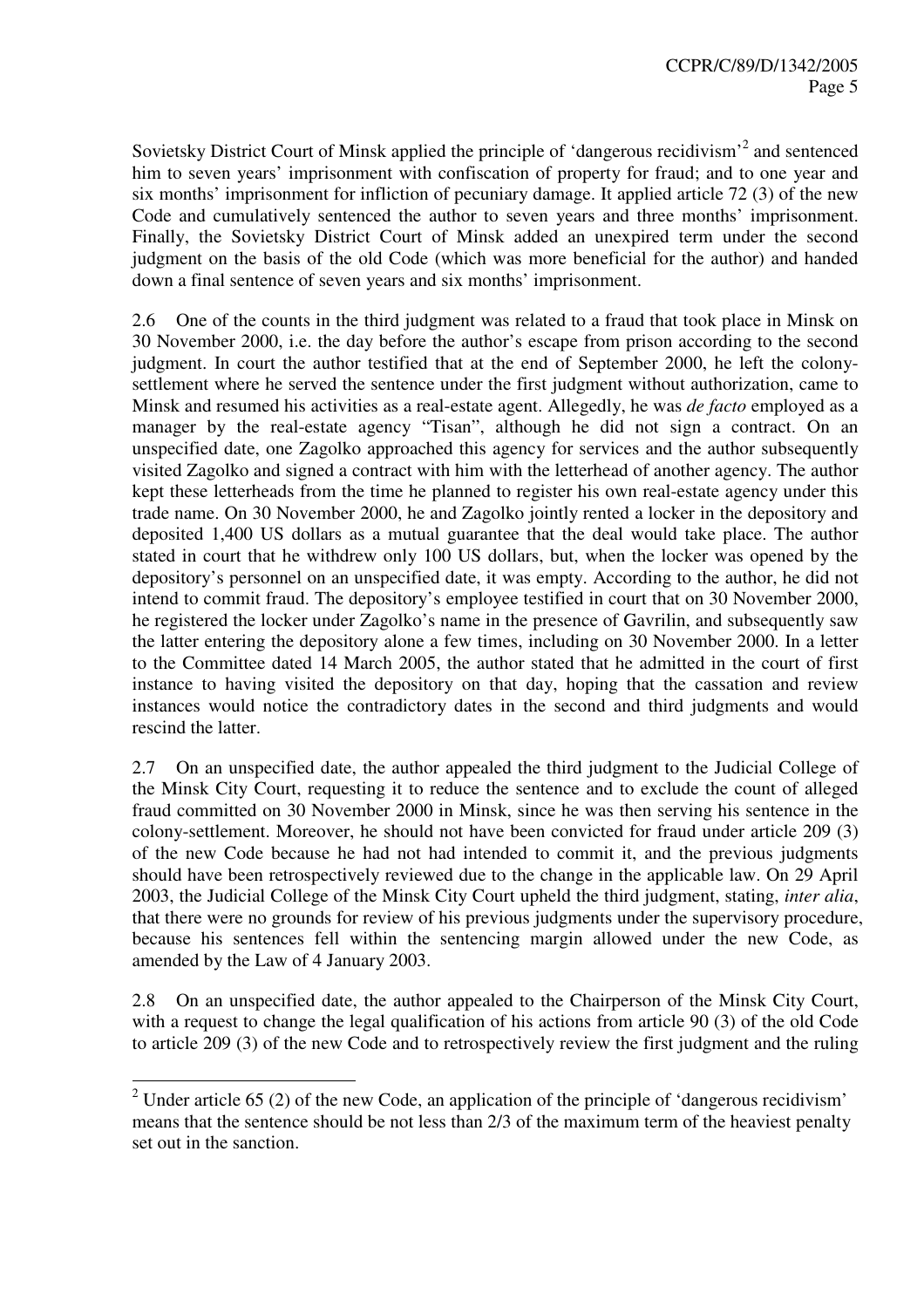of 2 October 1997 in accordance with the Law of 4 January 2003. On 3 May 2003, the Chairperson of the Minsk City Court explained that the author's complaint was unfounded. The sanction under article 209 (3) of the new Code was the same as that under 90 (3) of the old Code (a prison term of between five and ten years' imprisonment) and the author's sentence of seven years' imprisonment fell within the sentencing margin allowed under the new Code, as amended by the Law of 4 January 2003 (a prison term of between three and ten years' imprisonment). As a result, the first judgment was not subject to the mandatory review under the supervisory procedure.

2.9 On an unspecified date, the Chairperson of the Minsk City Court objected to the third judgment and requested the Presidium of the Minsk City Court to review it, in the light of the adoption of another new Law, amending and supplementing the Criminal and Criminal Procedure Codes of 22 July 2003 (hereinafter, 'Law of 22 July 2003'). The latter set out a new penalty for fraud, which ranged from 2 to 7 years' imprisonment. On 24 September 2003, the Presidium of the Minsk City Court reduced the author's sentence under the third judgment for fraud (article 209 (3) of the new Code) to six years and nine months' imprisonment. It applied article 72 (2) of the new Code and cumulatively sentenced the author to seven years' imprisonment under both article 209 (3) and 216 (1) of the new Code. Finally, the Presidium of the Minsk City Court added an unexpired term of three months' imprisonment under the second judgment and imposed a final sentence of seven years' imprisonment. It decided that the new Code, as amended by the second Law, classified the crime under article 209 (3) as 'grave' and under article 216 (1) as 'less grave'. On this basis, the court applied article 72 (2) of the same Code,<sup>3</sup> requiring it to apply only one sentence – the highest among the sentences handed down under individual articles - as a cumulative sentence. The Presidium of the Minsk City Court replaced the principle of 'dangerous recidivism' invoked by the Sovietsky District Court of Minsk in the author's case with the principle of 'simple recidivism', thus excluding the requirement of sentencing him to not less than 2/3 of the maximum term of the heaviest penalty set out in the sanction of article 209 (3) of the new Code. It took into account that the cumulative sentence under the second judgment was handed down on the basis of the old Code, more beneficial for the author.

2.10 On an unspecified date, the author requested the Supreme Court to review the first and the third judgments. On 15 December 2003, the Deputy Chairperson of the Supreme Court explained that the first judgment was not subject to the mandatory review procedure, because his sentence fell within the sentencing margin allowed under the new Code.

2.11 By ruling of the Presidium of the Minsk City Court of 2 June 2004, the legal qualification of the author's actions under the first judgment was changed from article 90 (3) of the old Code to article 209 (3) of the new Code, as amended by the Law 22 July 2003. The court took into account the public danger of the author's actions, his personal qualities and decided to sentence him to the maximum term of imprisonment, i.e. seven years, because he committed the crimes with self-interest.

<sup>&</sup>lt;sup>3</sup> The Sovietsky District Court of Minsk applied article 72 (3) of the new Code while calculating the cumulative sentences.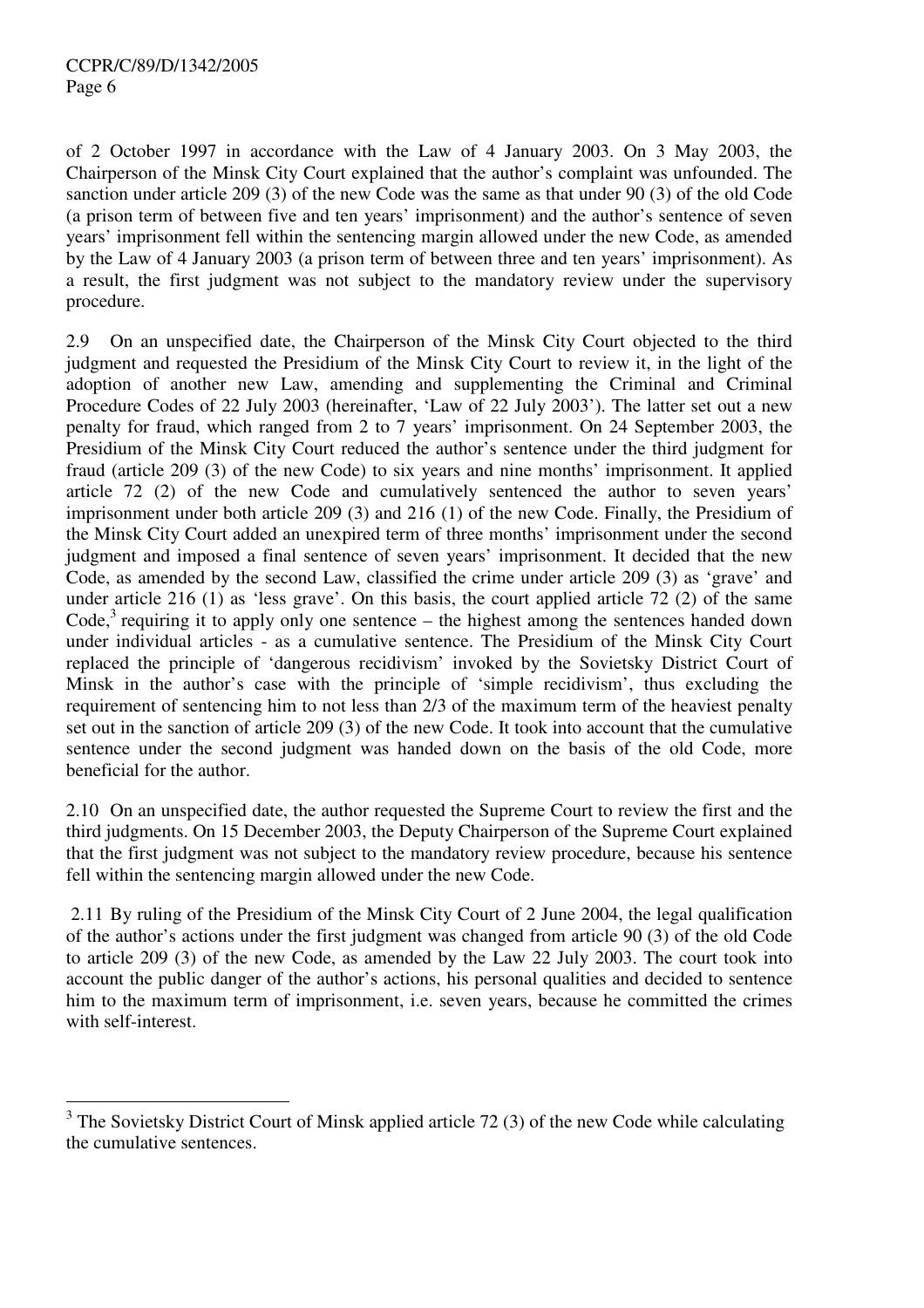2.12 On 23 June 2004, the author wrote to the Presidential Administration requesting the President, *inter alia*, to initiate a review procedure of the Law of 22 July 2003 in the Constitutional Court. $4$  On 16 July 2004, he requested the Supreme Court to review the second and third judgments in the light of Presidium's ruling of 2 June 2004. On 4 March 2005, the Deputy Chairperson of the Supreme Court informed him that there were no grounds to initiate a review of any of his judgments under the supervisory procedure.

2.13 On 15 March 2005, the author requested the Supreme Court to review the third judgment in the light of, *inter alia*, article 15, paragraph 1, of the Covenant. He challenged the finding of the Sovetsky District Court of Minsk that on 30 November 2000, he had committed a fraud in Minsk, since on that day he was still in prison in the Gomel region. His request was rejected on 6 May 2005. The decision stated that he was in the punishment cell from 27 October to 11 November 2000. In the letter dated 14 March 2005 to the Committee, the author explains that he was permitted to leave the prison colony for a family visit on 22 and 23 November 2000, but overstayed and was brought back on 25 November 2000 and placed into a punishment cell.

# **The complaint**

3.1 The author alleges that he is a victim of violations by Belarus of his rights under article 15, paragraph 1, of the Covenant. He claims that the provisions of the new Code, as amended by the Laws of 4 January and 22 July 2003, establishing a lighter penalty for fraud, should have been applied retrospectively in his case. Under the new Code, a sentence of seven years is the maximum possible, reserved for the most serious cases, whereas his sentence under the old Code was at the lower end of the scale. Thus, he should have benefited from a shorter term of imprisonment under the new Code. He refers to the decisions of the Belarus Constitutional Court of 9 July 1997 and of 21 October 2003. On the basis of article 104 of the Belarus Constitution and article 15, paragraph 1, of the Covenant, the Constitutional Court had found that the principle of retrospective application of criminal law establishing a lighter penalty should apply, *inter alia*, in cases where a maximum and a minimum of the sentencing margin were reduced by a subsequent law, even if the sentence handed down under the previous law falls within the new margin. Moreover, a law establishing a lesser penalty was defined by the Belarus Supreme Court<sup>5</sup> as a law reducing the maximum or the minimum of the sentencing margin.

3.2 The author further claims that his rights under article 2, paragraph 1, and article 26 of the Covenant were violated, as persons committing the same offence in the same circumstances, but under the new Code, have received more favourable treatment.

3.3 Article 2, paragraph 2, is said to have been violated, because the State party failed to adopt measures for clear and uniform interpretation of the principle of retrospective application of criminal law, guaranteed by article 104 of the Belarus Constitution.

3.4 Article 9, paragraph 4, allegedly was violated, as the state and judicial bodies which are authorized to initiate a review of the author's sentences under the supervisory procedure failed to do so.

 4 Under the State party's law, a right to initiate a review in the Constitutional Court belongs to the highest officials within the hierarchy of state and judicial authorities.

 $<sup>5</sup>$  Reference is made to the Judicial Bulletin No.2 of 2001, pp.30-31 and No.3 of 2003, pp.2-3.</sup>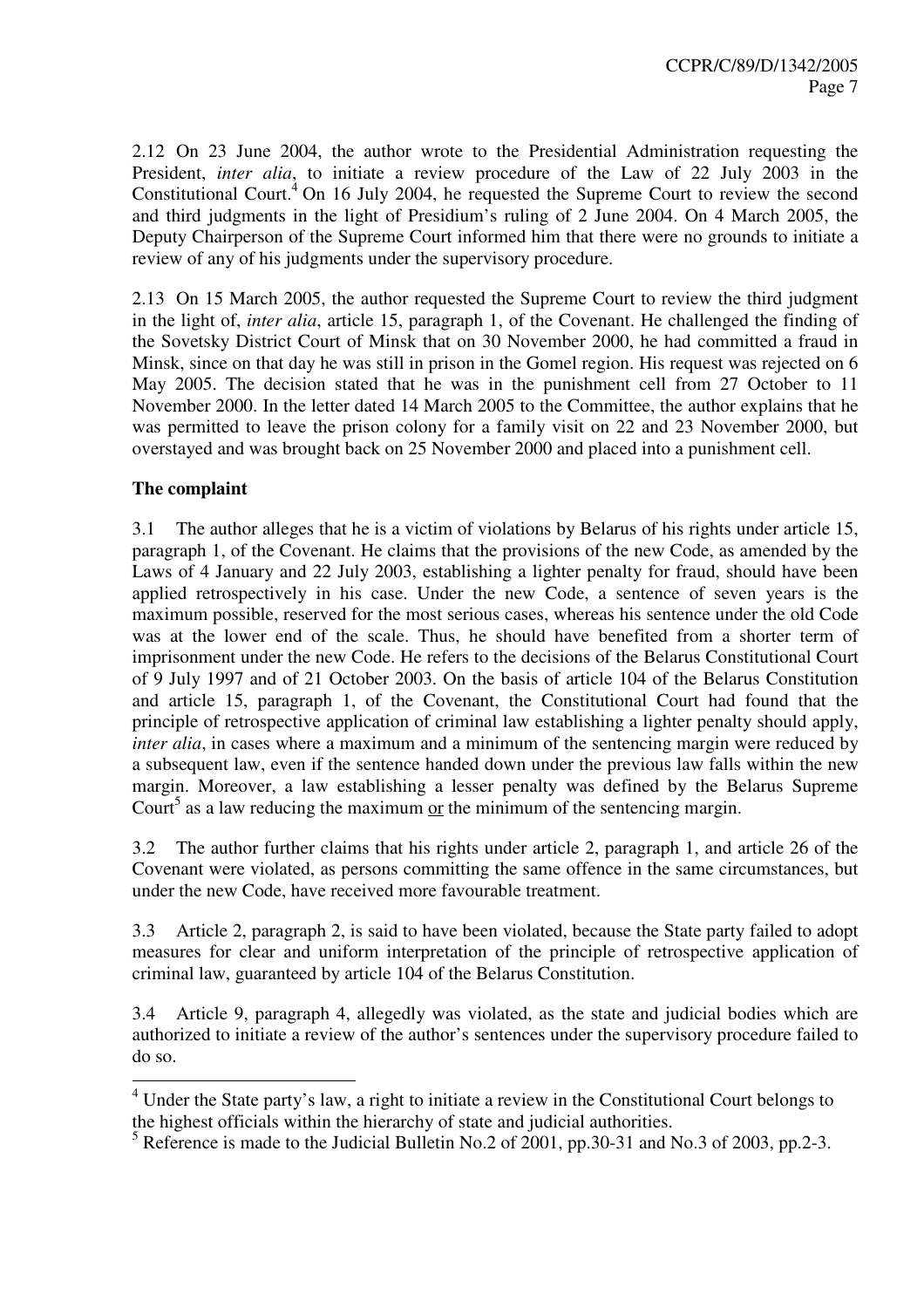3.5 The author raises a complaint about his conviction under the third judgment. First, he says that this conviction is incompatible with the second judgment in which he was convicted of escaping, because the latter judgment recognized that he escaped only on 1 December 2000. He submits that he should not have been convicted on the count of fraud committed on 30 November 2000, and claims that his right to a fair trial under article 14 of the Covenant was violated.

3.6 Finally, the author claims a violation of article 11 of the Covenant, insofar as he was sentenced to deprivation of liberty for a debt which he had failed to repay solely because of lack of financial resources and not by deliberate intent. He claims that his actions should have been qualified under article 151 of the old Criminal Code, i.e. carrying out activities in violation of the registration requirements punishable by up to three year's imprisonment. He concludes, without further substantiation, that his rights under article 9, paragraph 1, were also violated.

# **The State party's observations on admissibility and the merits**

4. On 20 July 2005, the State party reiterated the facts of the case and added that the author's argument that he was detained on 30 November 2000 and thus could not commit fraud on the same day in Minsk is unfounded and not borne out by the case file. He did not challenge this fact in the court of first instance. The State party submits that his guilt was proven beyond doubt by the evidence presented in court, that the courts correctly qualified his actions under the law then in force and imposed appropriate sentences by taking into account the author's actions and personal characteristics.

#### **The author's comments on the State party's observations**

5. On 22 and 30 September 2005, and 22 February 2006, the author commented on the State party's observations. He reiterates earlier claims. He also challenges the State party's statement that his actions were correctly qualified under the law then in force. He claims that although a new Criminal Code came into force on 1 January 2001, the events described in some of the counts in the third judgment took place in 2000, whereas the damage caused by those events that took place in 2001 did not amount to 'large' damage. Therefore, his actions should have been qualified as a 'less grave' crime, thus excluding the principle of "dangerous recidivism".<sup>6</sup>

# **Further submissions from the State party, and the author's comments**

6. Both parties<sup>7</sup> filed additional submissions in which they reiterate their earlier claims.

<sup>&</sup>lt;sup>6</sup> See paragraph 2.5 above.

<sup>&</sup>lt;sup>7</sup> The State party's submission is dated 29 May 2006, and the author's  $-27$  April and 29 May 2006.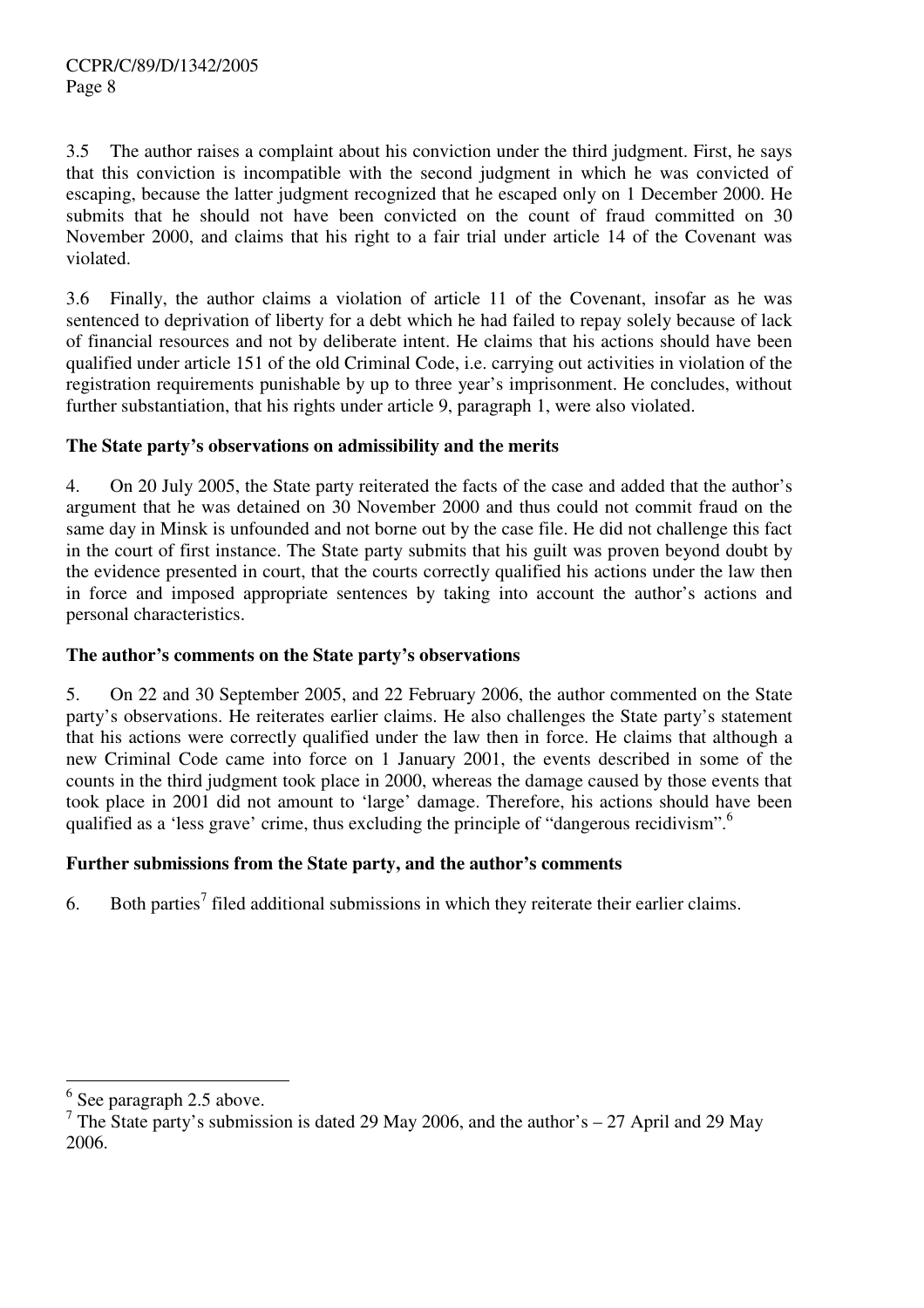#### **Issues and proceedings before the Committee**

#### **Consideration of admissibility**

7.1 Before considering any claim contained in a communication, the Human Rights Committee must, in accordance with rule 93 of its rules of procedure, decide whether or not the case is admissible under the Optional Protocol to the Covenant.

7.2 The Committee has ascertained, as required under article 5, paragraph 2 (a), of the Optional Protocol, that the same matter is not being examined under another procedure of international investigation or settlement. Concerning the exhaustion of domestic remedies, the Committee has noted that according to the information submitted by the author, all available domestic remedies, up to and including the Supreme Court, have been exhausted. In the absence of any State party objection, the Committee considers that the requirements of article 5, paragraph 2 (b), of the Optional Protocol have been met.

7.3 With regard to the alleged violation of article 11 of the Covenant, the Committee notes that the prohibition of detention for debt does not apply to criminal offences related to civil law debts. When a person commits fraud, negligent or fraudulent bankruptcy, etc., he or she may be punished with imprisonment even when he or she no longer is able to pay the debts. Consequently, the Committee finds this claim incompatible *ratione materiae* with article 11 of the Covenant and thus inadmissible under article 3 of the Optional Protocol. So far as the claim under article 9, paragraph 1, is also linked to the claim under article 11, the Committee equally finds it inadmissible on the same ground.

7.4 With regard to the author's claim that state and judicial bodies authorized to initiate a review of his sentences under the supervisory procedure failed to do so, contrary to article 9, paragraph 4, of the Covenant, the Committee notes that the principle of *habeas corpus* enshrined in this provision does not apply to the supervisory procedure existing under the State party's law. The latter procedure concerns a review of the final judgment, whereby the legality of a person's detention is *a priori* reviewed and confirmed by the prior judicial instance(s). Therefore, the Committee finds this part of the communication incompatible *ratione materiae* with article 9, paragraph 4 of the Covenant, and thus inadmissible under article 3 of the Optional Protocol.

7.5 The Committee notes the author's claim that his right under article 14 of the Covenant was violated in relation to his conviction by the Sovetsky District Court of Minsk of, *inter alia*, committing a fraud in Minsk on 30 November 2000. The Committee notes that the author's claim under article 14 relates, in its essence, to the evaluation of facts and evidence and to the interpretation of domestic legislation. It recalls its jurisprudence that the evaluation of facts and evidence and interpretation of domestic legislation is in principle for the courts of States parties, unless the evaluation of facts and evidence was clearly arbitrary or amounted to a denial of justice.<sup>8</sup> As the author has provided no evidence to show that the domestic courts' decisions suffered from such defects, the Committee considers that this part of the communication is inadmissible under article 2 of the Optional Protocol.

<sup>&</sup>lt;sup>8</sup> See, inter alia, Errol <u>Simms v. Jamaica</u>, Communication No. 541/1993, Inadmissibility decision of 3 April 1995.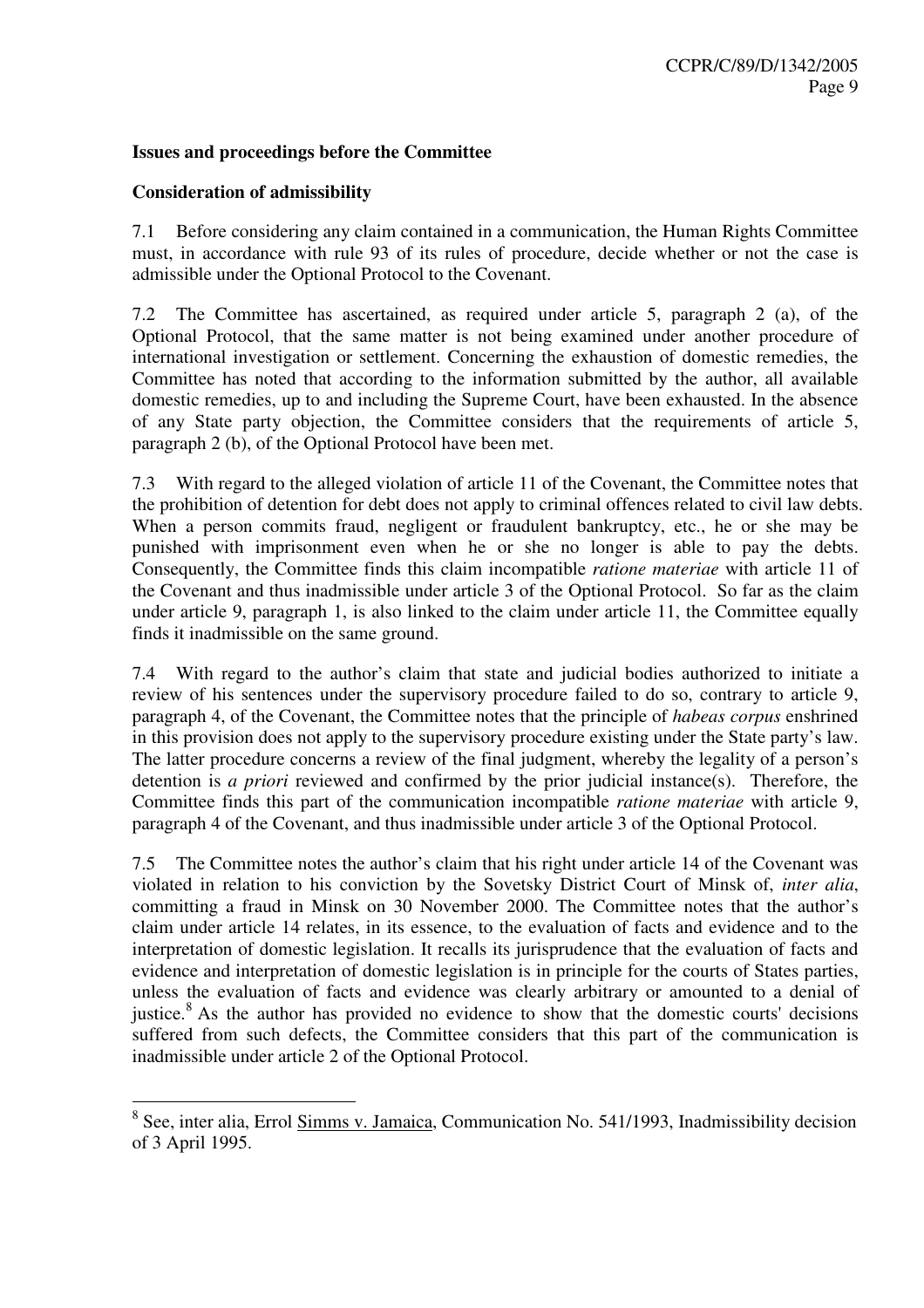7.6 The Committee considers that the author has not sufficiently substantiated his claim under articles 2 and 26 of the Covenant, for purposes of admissibility. This part of the communication is therefore inadmissible under article 2, of the Optional protocol.

7.7 The Committee considers that the author's remaining claims have been sufficiently substantiated for purposes of admissibility, and declares them admissible, as raising issues under article 15, paragraph 1, of the Covenant.

# **Consideration of the merits**

8.1 The Human Rights Committee has considered the communication in the light of all the information made available to it by the parties, as provided under article 5, paragraph 1, of the Optional Protocol.

8.2 The Committee notes that, in view of the retroactive application of a new Code, as amended by the Law of 22 July 2003, to the author's first and third convictions by the Presidium of the Minsk City Court on 2 June 2004 and 24 September 2003, respectively, the main point raised in the communication is not whether the provision on the retroactivity of a 'lighter penalty' in article 15, paragraph 1, of the Covenant applies in the circumstances of the author's case. Rather, the issue is whether, in a case in which the sentence handed down under a previous law falls within the sentencing margin introduced under the later law, the provision of article 15, paragraph 1, of the Covenant requires the State party proportionally to reduce the original sentence, so that the accused may benefit from the imposition of a lighter penalty under the later law.

8.3 In this regard, the Committee refers to its jurisprudence in  $\overline{\text{Filipovich v. Lithuania}}$ , where it concluded there was no violation of article 15, paragraph 1, because the author's sentence was well within the margin provided by the earlier law and that the State party had referred to the existence of certain aggravating circumstances. The Committee notes that in the present case, the author's sentence under the first conviction was well within the margins provided by both the old Code and the new Code, as amended by the Law of 22 July 2003, and that in determining the sentence, the court took into account the public danger of the author's actions and his personal circumstances. It further notes that when reviewing the author's sentence under the third conviction, the Presidium of the Minsk City Court reduced his sentence for fraud to six years and nine months' imprisonment. In applying the reasoning in Filipovich *mutatis mutandis* to the present case, the Committee cannot, on the basis of the material made available to it, conclude that the author's sentence was handed down in a way incompatible with article 2, paragraph 2, and article 15, paragraph 1, of the Covenant.

9. The Human Rights Committee, acting under article 5, paragraph 4, of the Optional Protocol to the International Covenant on Civil and Political Rights, is of the view that the facts before it do not disclose a violation of any of the provisions of the International Covenant on Civil and Political Rights.

<sup>&</sup>lt;sup>9</sup> See Filipovich v. Lithuania, Communication No.875/1999, Views adopted on 4 August 2003.